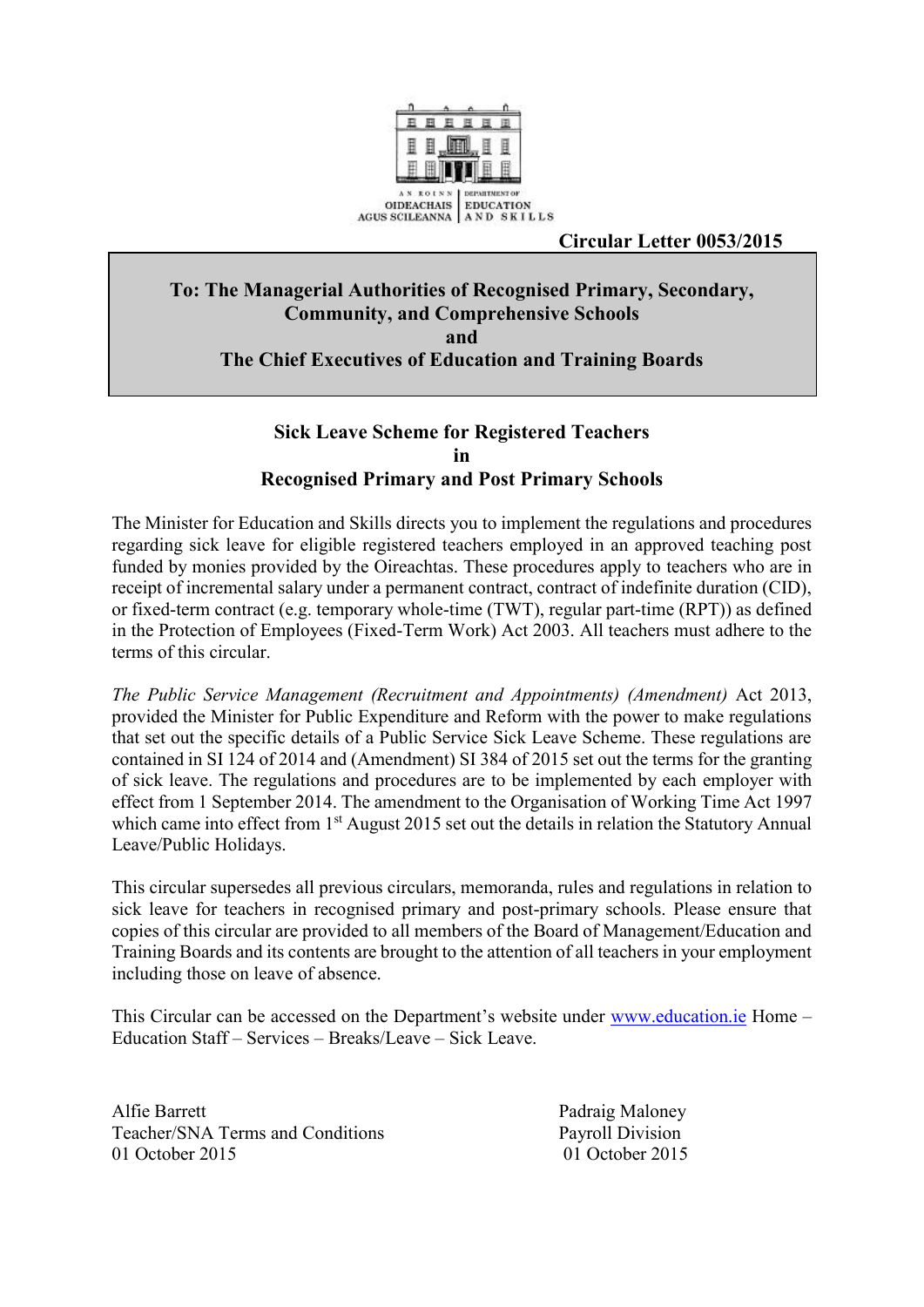# **Contents**

| 1. |                                                                                       |
|----|---------------------------------------------------------------------------------------|
| 2. |                                                                                       |
| 3. |                                                                                       |
| 4. | <b>Transitional Arrangements for the Awarding of Extended Sick Pay in Exceptional</b> |
| 5. |                                                                                       |
| 6. |                                                                                       |
| 7. |                                                                                       |
| 8. | Transitional Arrangements prior to September 2014 under the terms of 60/2010  8       |
| 9. |                                                                                       |
|    |                                                                                       |
|    |                                                                                       |
|    |                                                                                       |
|    |                                                                                       |
|    |                                                                                       |
|    |                                                                                       |
|    |                                                                                       |
|    |                                                                                       |
|    |                                                                                       |
|    |                                                                                       |
|    |                                                                                       |
|    |                                                                                       |
|    |                                                                                       |
|    | 23. Teachers on leave of absence in excess of two full school years 13                |
|    |                                                                                       |
|    |                                                                                       |
|    |                                                                                       |
|    |                                                                                       |
|    |                                                                                       |
|    |                                                                                       |
|    |                                                                                       |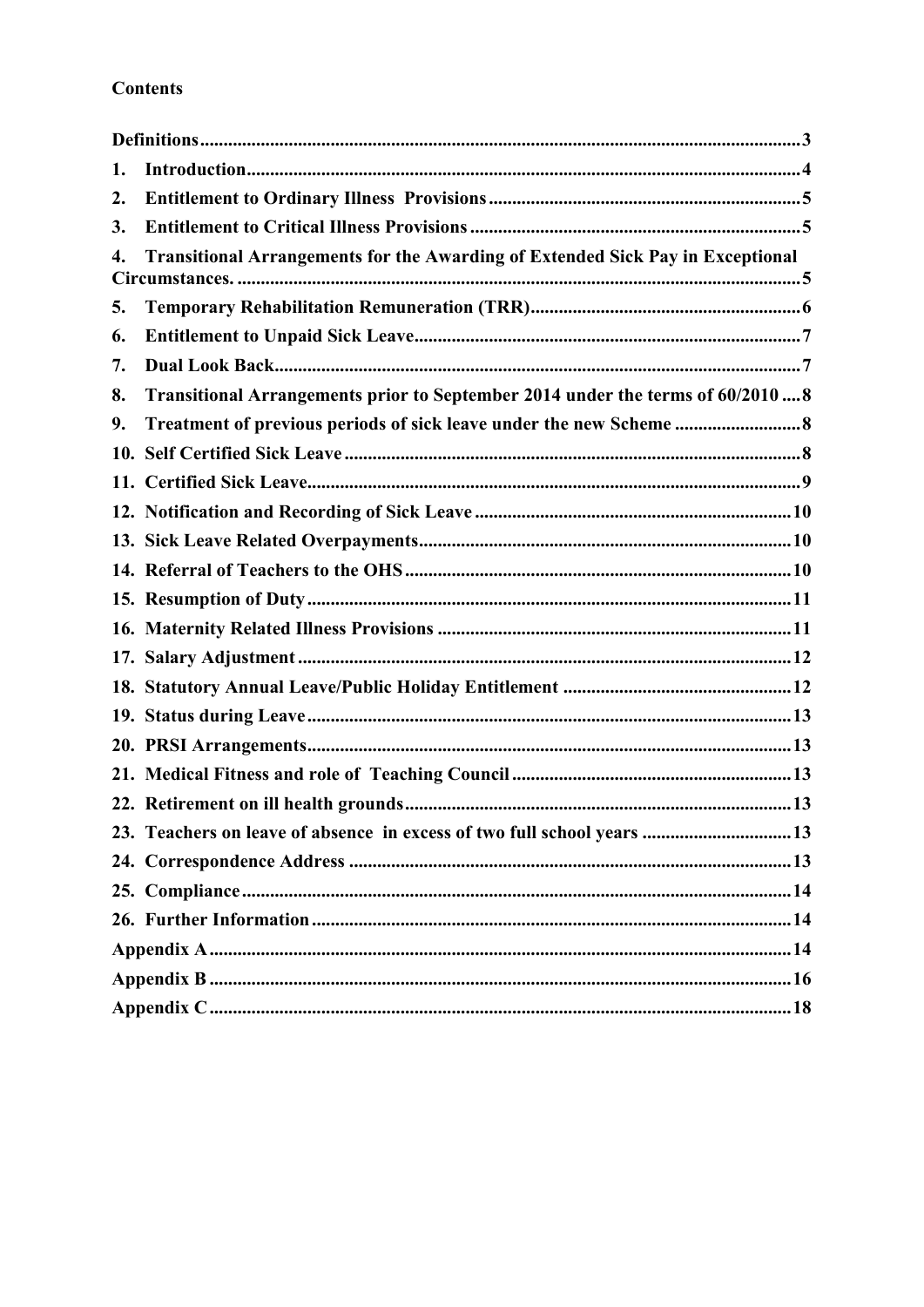## **Sick Leave Scheme for Registered Teachers**

#### <span id="page-2-0"></span>**Definitions**

For the purposes of this scheme the following terms shall have the meanings assigned to them here unless the context indicates otherwise:

**Critical Illness Provisions (CIP) –** means that a teacher who becomes incapacitated as a result of a critical illness or serious physical injury may be granted extended paid sick leave in exceptional circumstances.

**Dual Look Back –** means where, for the calculation of pay, a teacher's sick leave record is initially reviewed over a four year rolling period and then reviewed over a one year rolling period.

**Employer –** means an Education and Training Board (ETB) for vocational schools/community colleges and a Board of Management/Manager in the case of primary, voluntary secondary, community and comprehensive schools. The Education Training Board or Board of Management/Manager may delegate as appropriate responsibility for matters set out in this circular.

**Leave Year -** means the period 1<sup>st</sup> September to 31<sup>st</sup> August inclusive in each year.

**Occupational Health Service (OHS) – means the providers of independent medical** advice on occupational health.

**On Line Claims System (OLCS)** – means the system for recording of absences and input of claims for the payment of substitute and non regular part-time teachers which is currently operating in primary, voluntary secondary, community and comprehensive schools.

**Ordinary Illness** – means an illness which is not regarded as critical illness.

**Pregnancy Related Sick Leave (PRSL) –** means sick leave that is due to a Pregnancy Related Illness

**PSSLS** – means The Public Service Sick Leave Scheme

**Recognised School -** means a school which is recognised by the Minister for Education and Skills in accordance with Section 10 of the Education Act 1998.

**School Year** – as defined by the Minister for Education and Skills from time to time currently beginning on 1<sup>st</sup> September and ending on 31<sup>st</sup> August.

**Teacher** – means a person registered with the Teaching Council.

**Temporary Rehabilitation Remuneration (TRR) – means the remuneration of pay a** teacher may be awarded if he or she has exhausted his/her access to paid sick leave.

**The Department** – means The Department of Education and Skills.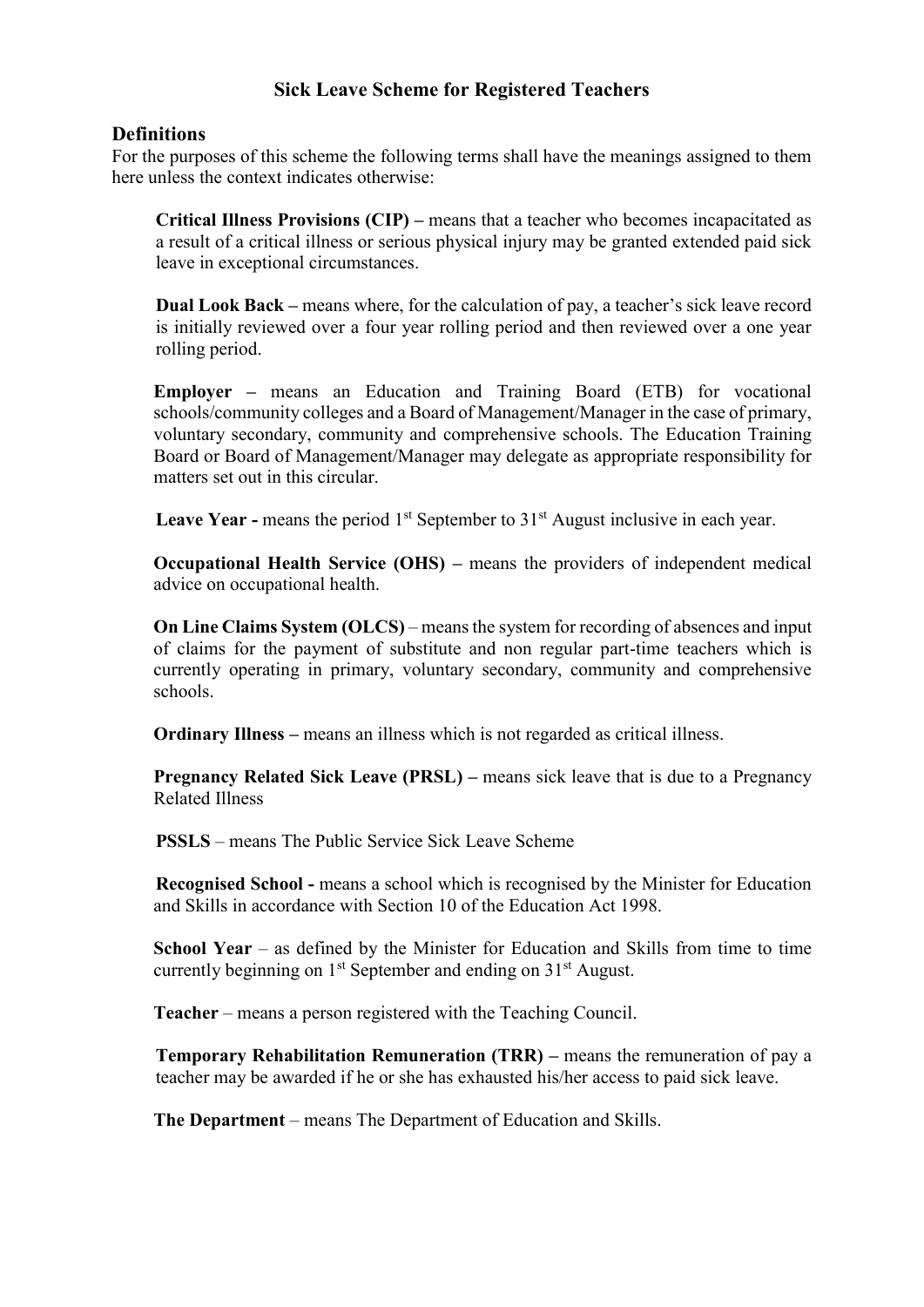#### <span id="page-3-0"></span>**1. Introduction**

1.1 An Occupational Health Strategy is in place as a supportive resource for teachers. The aim of this strategy is to promote the health of teachers in the workplace, with a focus primarily on prevention rather than cure. The Occupational Health Strategy comprises the Employee Assistance and Occupational Health Services for teachers.

The Employee Assistance Service incorporates confidential counselling on issues such as health, relationships, bereavement, stress, conflict, critical incident and trauma. The Occupational Health Service incorporates pre-employment health assessments, sickness absence referrals, assessments of medical fitness for work and ill health retirement assessments.

Additional information on the Employee Assistance and Occupational Health Services may be found on [Occupational Health Strategy](http://www.education.ie/en/Education-Staff/Information/Occupational-Health-Strategy/) page of the department's website

- 1.2 A period of illness is defined as any period in which a teacher is medically unfit to carry out his/her full duties irrespective of whether the employing school is open for normal business or not.
- 1.3 Sick leave may be granted to a teacher who is unable to perform his/her duties
	- because of illness, injury or
	- when absent for the purpose of obtaining health-related services (e.g. Doctor/Dentist) provided such appointments could not have been arranged outside of regular working hours or working days.
- 1.4 The granting of sick leave to a teacher who is ill is intended to provide an adequate opportunity for that teacher to recover from the illness and its effects so that s/he may make an early return to duty without a likelihood of a relapse into illness. Therefore it would be contrary to the express purpose of this scheme, to engage in any activity (e.g. travel abroad, gainful employment or self-employment) which in the opinion of the OHS could be regarded as impeding that teacher's progress to recovery.
- 1.5 The approval of the employer must be sought prior to a teacher travelling abroad while on sick leave. The employer must in turn seek the advice of the OHS before deciding on the matter.
- 1.6 Sick leave periods are calculated retrospectively and include weekends, school closures and days on which a teacher is not timetabled for attendance (e.g. jobsharers), occurring within the period of absence.
- 1.7 A teacher's entitlement to the sick leave provisions outlined herein shall cease on the expiry of the contract and that contract not having been renewed.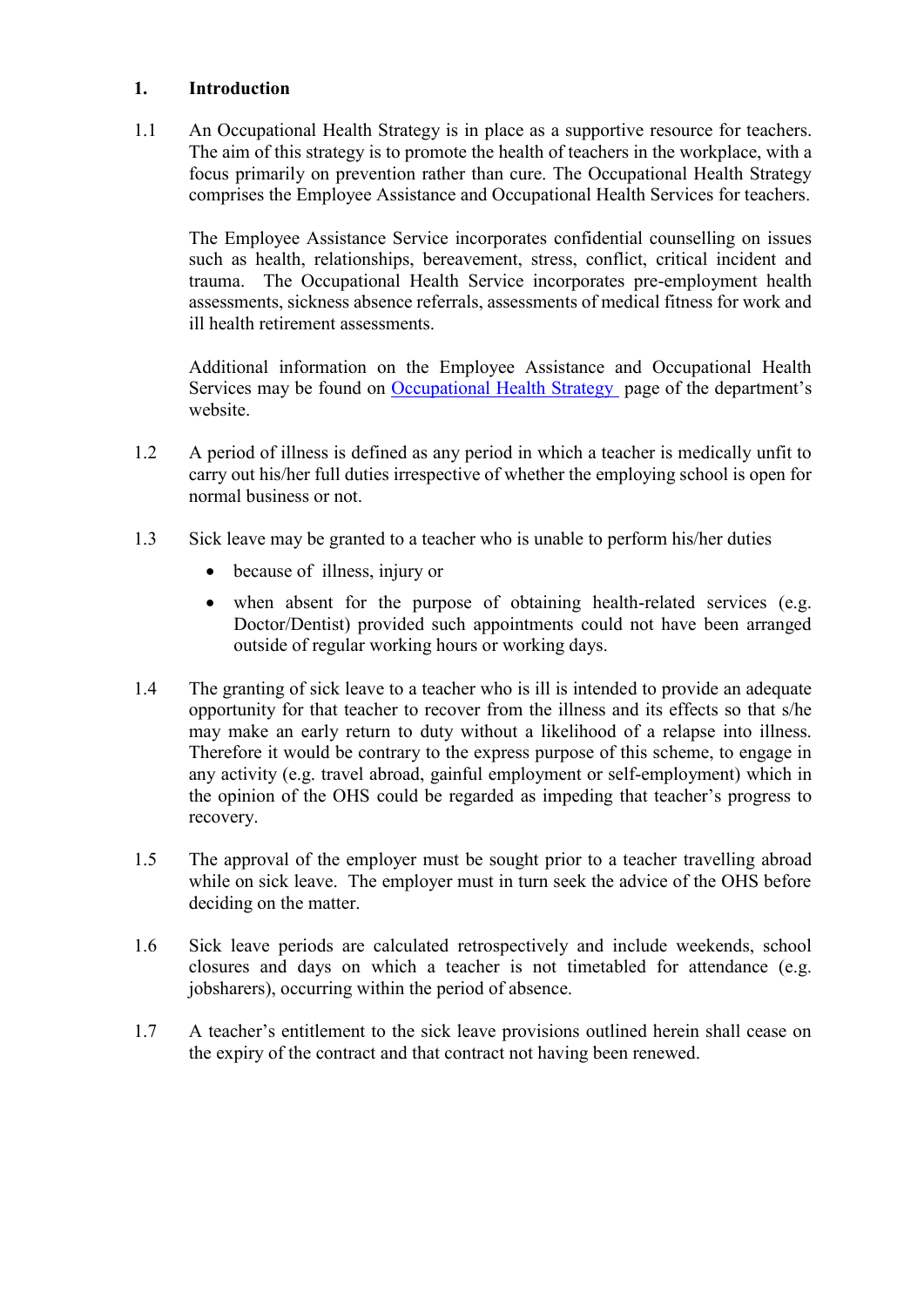## <span id="page-4-0"></span>**2. Entitlement to Ordinary Illness Provisions**

- 2.1 A teacher who is absent from duty because of personal illness or injury, may be granted paid sick leave of:
	- A maximum of 3 months (92 days) on full pay in a year
	- Followed by a maximum of 3 months (91 days) on half pay
	- Subject to a maximum of 6 months (183 days) paid sick leave in a rolling four year period.

# <span id="page-4-1"></span>**3. Entitlement to Critical Illness Provisions**

- 3.1 A teacher who becomes incapacitated as a result of a critical illness or serious physical injury may be granted extended paid sick leave, in exceptional circumstances of:
	- A maximum of 6 months (183 days) on full pay in a year
	- Followed by a maximum of 6 months (182 days) on half pay
	- Subject to a maximum of 12 months (365 days) paid sick leave in a rolling four year period.
- 3.2 The award of extended sick leave for critical illness or serious physical injury is a decision for the employer following receipt of medical advice from the OHS.
- 3.3 If a teacher has an ordinary illness within a 12 month period of the start date of the granting of a critical illness, the critical illness provisions will apply.
- 3.4 Further information on the critical illness application, referral and appeal processes are available in the *Occupational Health Service Standard Operating Procedures* manual.

## <span id="page-4-2"></span>**4. Transitional Arrangements for the Awarding of Extended Sick Pay in Exceptional Circumstances.**

- 4.1 In order to avoid a situation where a teacher may exhaust their access to paid sick leave as a result of a serious illness occurring in the 4 years service prior to the introduction of the Public Service Sick Leave Scheme (PSSLS) a transitional arrangement has been introduced. Accordingly, extended sick pay may be granted in respect of a current sick absence where a teacher had a serious illness commencing within the 4 years service prior to 1 September 2014. There is no requirement that the current absence, which commenced on or after 1 September 2014, must relate to the serious illness.
- 4.2 As Critical Illness Provisions outlined in Paragraph 3 (above) did not exist prior to 1 September 2014, any illness/injury which occurred prior to this date cannot be classified as a critical illness for the purpose of access to extended sick leave.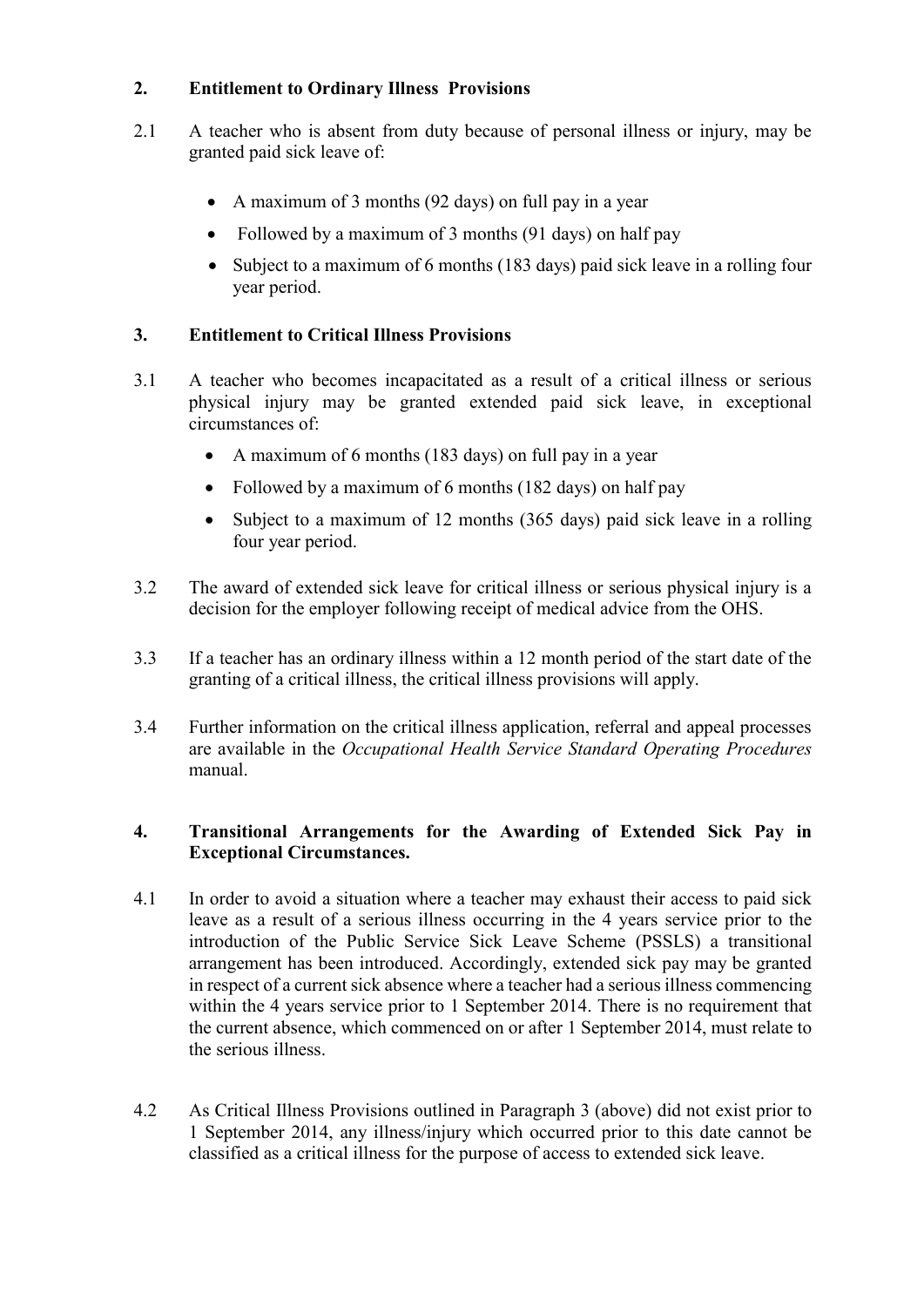However, employers can use discretion to award extended sick pay under the Critical Illness Provisions if appropriate, for a certified absence which occurs after 1 September 2014 on the basis that a teacher previously had a serious illness that meets the following criteria:

- a) the serious illness commenced within the 4 year service period prior to 1 September 2014 and
- b) commenced within a period of 4 years service before the commencement of the current absence and
- c) referral to the OHS is made in accordance with the OHS Standard Operating Procedures.
- 4.3 It is expected that this transitional arrangement will only be used in exceptional circumstances. In cases where management discretion is exercised, access to paid sick leave will still be subject to the maximum CIP limits provided for in the Public Service Sick Leave Scheme.
- 4.4 The Department of Public Expenditure and Reform has indicated its intention to conduct a review of the sick leave regulations. Accordingly, if extended sick pay is awarded under this transitional arrangement, the following information must be recorded by employers and made available in the context of the review:
	- Start date of the current illness/injury
	- Start date of the previous certified serious illness

While it is not obligatory to state the nature of the illness on a medical certificate, failure to include this information may lead to difficulties in considering whether access to the Critical Illness Provisions can be granted.

# <span id="page-5-0"></span>**5. Temporary Rehabilitation Remuneration (TRR)**

- 5.1 Where the relevant period of paid sick leave has been exhausted, a teacher with a minimum of 5 years' service (in a pensionable position either in a wholetime or parttime capacity) at the end of the period of paid sick leave may be granted TRR subject to certain conditions. TRR will be calculated on
	- pensionable pay, and
	- paid pensionable service accrued in the employment at the time paid sick leave was exhausted, together with the added years which would be awarded if ill health retirement were granted.

The amount of TRR paid should not be taken as an accurate reflection of what the member may receive at retirement as the circumstances may be different.

- 5.2 The period during which TRR is paid is not a period of pensionable service.
- 5.3 The granting of TRR will be conditional at all times on the OHS confirming that there is a reasonable prospect of recovery and return to work. The OHS will indicate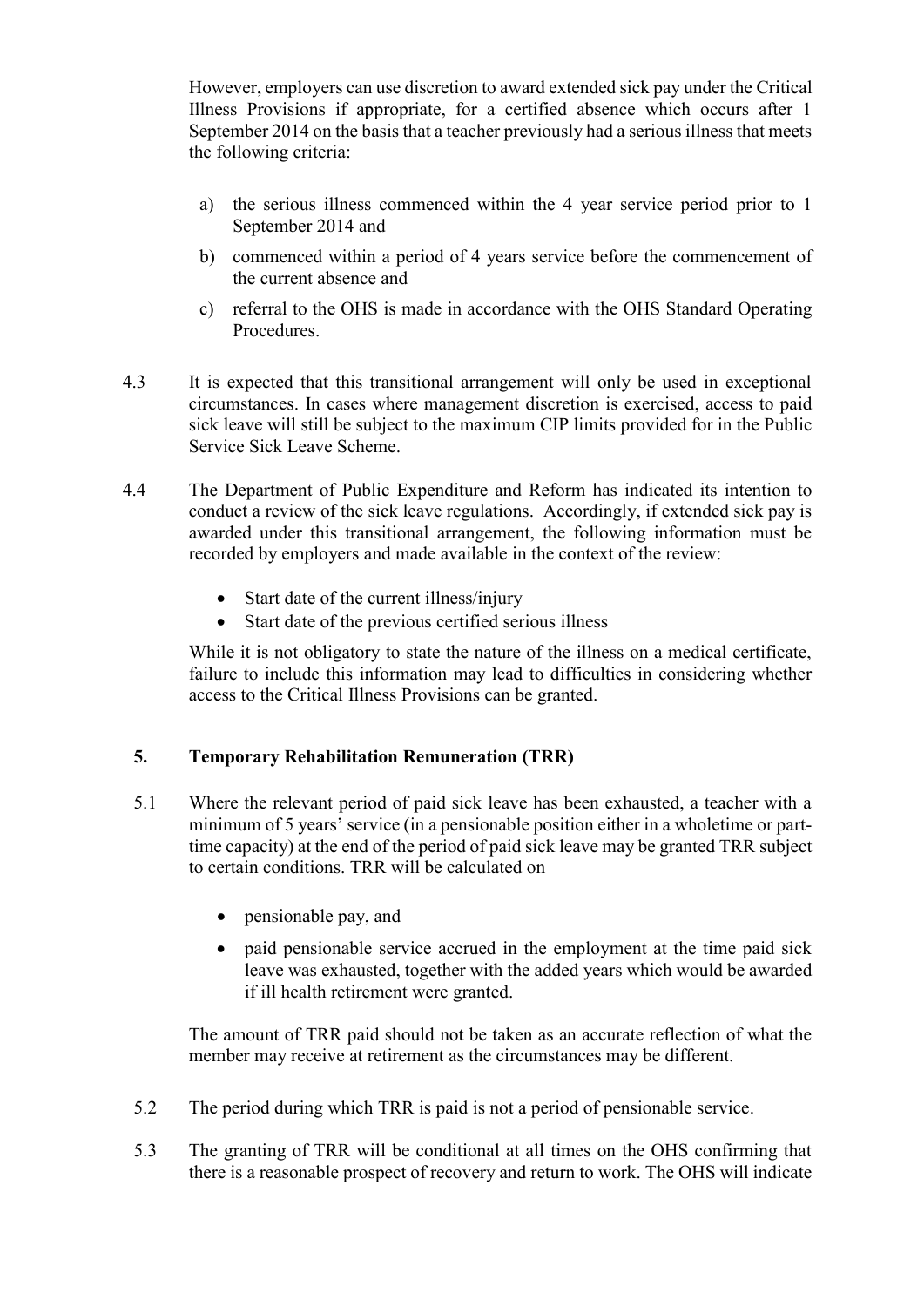at the 28 day referral stage whether there is a reasonable prospect of a teacher's recovery and return to work. Where the OHS advise that in their opinion there is no prospect of recovery and return to work, the employer must notify the Department immediately and take such timely action as it deems appropriate including but not limited to termination of the contract of employment.

- 5.4 TRR will not exceed 18 months (548 days) in the case of ordinary illness.
- 5.5 In the case of a teacher who has been granted extended sick pay under the critical illness provisions, he/she may have access to 12 months (365 days) TRR followed by a further period of TRR not exceeding 24 months (730 days). This further period of TRR is subject to six monthly reviews by the OHS.

## <span id="page-6-0"></span>**6. Entitlement to Unpaid Sick Leave**

- 6.1 A teacher who, on having exhausted the maximum period of paid sick leave (and does not qualify for TRR) is still medically unfit to resume duty and wishes to retain his/her position in the school/scheme must notify the employer of his/her intention to avail of a period of unpaid sick leave within which he/she may resume teaching if certified as fit to do so. This period of unpaid sick leave shall not normally exceed the TRR limits set out in paragraph 5.
- 6.2 A teacher must exhaust his/her period of paid sick leave before he/she can apply for unpaid sick leave. The granting of a period of unpaid sick leave is subject to continued submission on a regular basis (max 3 months) of acceptable medical certification to the employer.
- 6.3 Prior to the expiration of unpaid sick leave, employers must seek the advice of the OHS on the teacher's prospect of recovery and return to work. Where a return to duty is not deemed viable, the employer shall take such timely action as it deems appropriate including but not limited to termination of the contract of employment.

## <span id="page-6-1"></span>**7. Dual Look Back**

7.1 To calculate a teacher's appropriate rate of pay when absent as a result of illness or injury there will be a dual look back system as follows:

# **Ordinary Illness**

 $\bullet$  Step 1 : Determine whether the teacher has access to paid sick leave

The teacher's sick leave is reviewed over the 4 year period from the current date of absence. If 6 months (183 days) paid sick leave has not been exhausted over that 4 year period, access may be granted to paid sick leave.

 $\bullet$  Step 2 : Determine whether full pay, half pay or TRR applies

If Step 1 indicates that the teacher has access to paid sick leave, his/her sick leave record is then reviewed over the 1 year period from the current date of absence to determine the rate at which sick leave may be paid. If the initial 3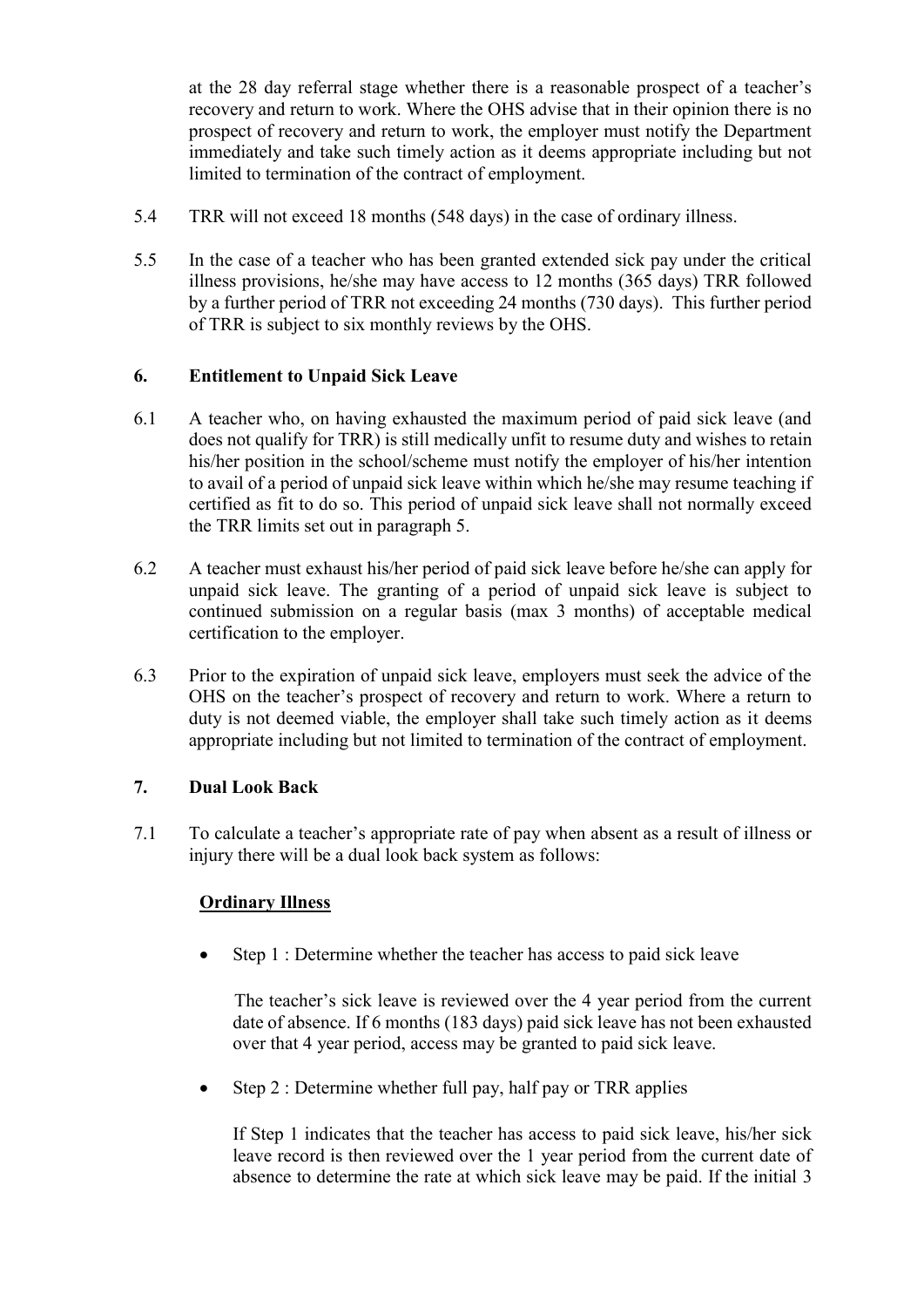months (92 day) limit at full pay has not been exhausted, full pay may be awarded until the limit of 3 months (92 days). Thereafter, the amount paid will be calculated based on half pay or TRR, as appropriate.

# **Critical Illness**

• Step 1 : Determine whether the teacher has access to paid sick leave

The teacher's sick leave is reviewed over the 4 year period from the current date of absence. If 12 months (365 days) paid sick leave has not been exhausted over that 4 year period, access may be granted to paid sick leave.

 $\bullet$  Step 2 : Determine whether full pay, half pay or TRR applies

If Step 1 indicates that the teacher has access to paid sick leave, his/her sick leave record is then reviewed over the 1 year period from the current date of absence to determine the rate at which sick leave may be paid. If the initial 6 months (183 day) limit at full pay has not been exhausted, full pay may be awarded until the limit of 6 months (183 days). Thereafter, the amount paid will be calculated based on half pay or TRR, as appropriate.

7.2 The scenarios set out at Appendix A illustrate how the dual look back arrangement will operate.

#### <span id="page-7-0"></span>**8. Transitional Arrangements prior to September 2014 under the terms of 60/2010**

8.1. Where a teacher has commenced a period of sick leave prior to 1 September 2014 and sick leave continues on and after that date, he/she will continue to avail of the pre SI 124 of 2014 sick leave arrangements for that absence i.e. a maximum of 365 days of paid sick leave in a rolling 4 year period. Following a resumption of duties, any subsequent sick leave absence will be dealt with under the terms of the sick leave scheme as outlined in this circular.

#### <span id="page-7-1"></span>**9. Treatment of previous periods of sick leave under the new Scheme**

9.1. As has always been the case, sick leave records will continue to be reviewed over a rolling 4 year period. That means that where a teacher has a sick absence on or after 1 September 2014 and has been paid more than 183 days sick leave in a rolling 4 year period, that teacher may find, him/herself moving immediately to half pay or TRR, as appropriate.

#### <span id="page-7-2"></span>**10. Self Certified Sick Leave**

10.1 The maximum number of self certified sick leave days allowable in any rolling period of 2 consecutive years of teaching service counting backwards from the latest self certified sick leave absence is 7. Any self certified sick leave absence in excess of the maximum 7 days provided for under this paragraph will be unpaid and may be dealt with under the agreed disciplinary procedures.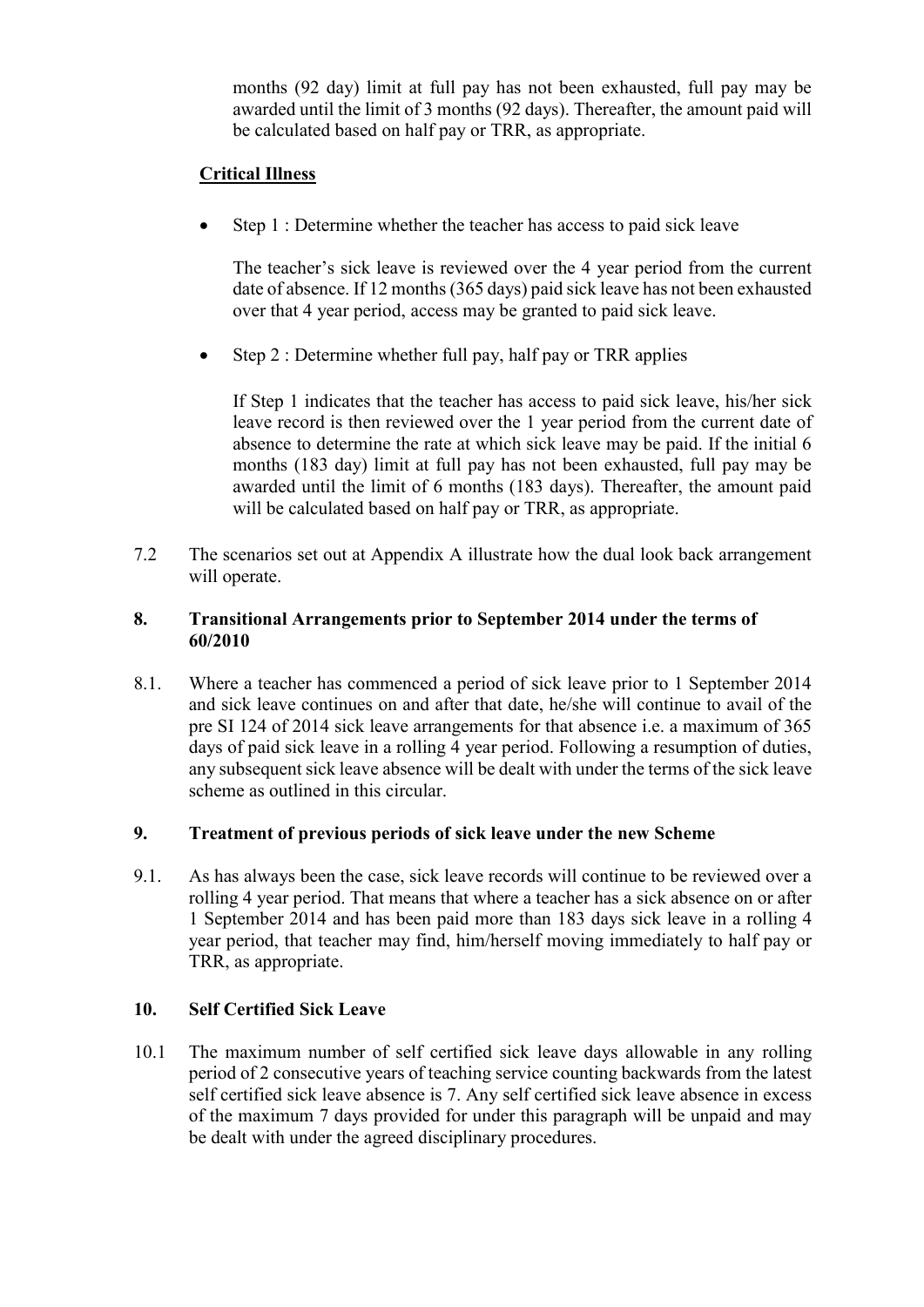- 10.2 Payment for self certified sick leave may be modified or withdrawn, following due process, in cases where absences are unduly frequent or the maximum number of days is regularly approached or taken year after year.
- 10.3 A teacher shall not avail of a period of self certified sick leave immediately after certified sick leave.

## <span id="page-8-0"></span>**11. Certified Sick Leave**

11.1. Where a teacher is absent on continuous sick leave of more than the authorised number of days set out in Appendix B of this circular, a medical certificate is required.

Should a teacher fail to provide a medical certificate to the employer in respect of an absence on sick leave in accordance with the scheme, the employer should contact the teacher to advise that if s/he fails to submit the required medical certification, the employer, following due process, shall record the leave as a period of unapproved sick leave and payment to the teacher will be withdrawn pending a return to duty or compliance with the scheme and may be dealt with under the agreed disciplinary procedures.

- 11.2. To be acceptable, a medical certificate must
	- be signed by a duly qualified medical practitioner registered with the Irish/UK Medical Council/Dental Council of Ireland. In exceptional circumstances medical certificates may be accepted from overseas medical practitioners, such as where a teacher becomes ill abroad or is receiving a recognised medical treatment unavailable in Ireland. The advice of the OHS must be sought in such circumstances.
	- normally cover a period of or no more than one week. However, certification for periods of up to one month may be permitted at the discretion of the employer.
	- state fitness to work or otherwise
- 11.3. While it is not obligatory to state the nature of the illness on a medical certificate, failure to include this information may lead to difficulties if seeking to have the absence discounted e.g. discounting of a school closure.
- 11.4. Employers must safeguard the confidentiality of all information relating to the sick leave records of individual teachers and this applies in particular to medical certificates.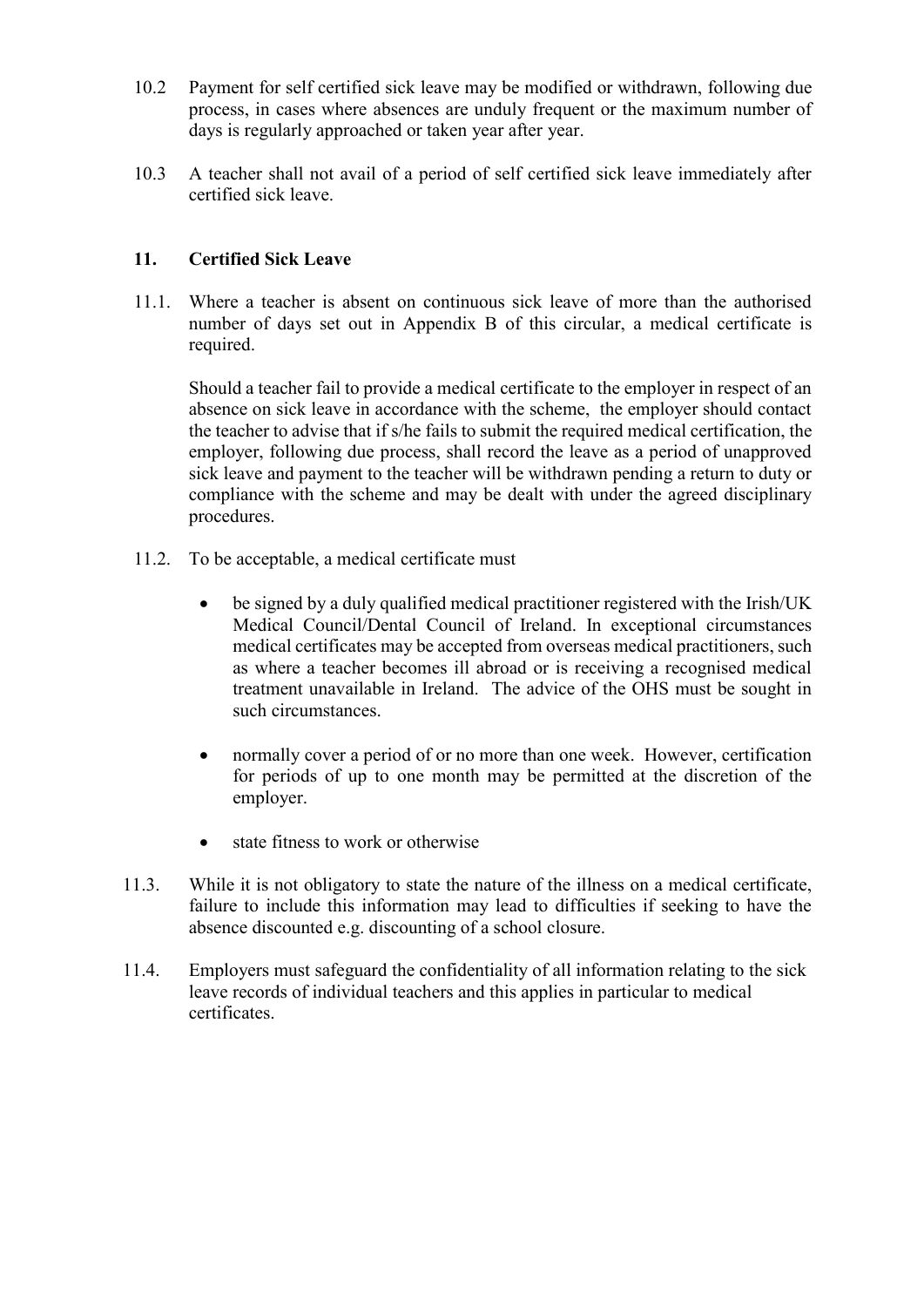## <span id="page-9-0"></span>**12. Notification and Recording of Sick Leave**

- 12.1 Any teacher who is absent due to illness must notify, or make suitable arrangements to notify, the employer as early as possible on the first day of the absence. The teacher should, where possible, indicate the likely duration of the absence.
- 12.2 The school shall notify all sick leave absences to the Department (via the OLCS) / ETB regardless of whether or not a substitute teacher was employed. It is imperative that all sick leave absences are notified to the Department/ETB in a timely manner as failure to do so may result in overpayment of salary to a teacher and/or the withdrawal of substitute cover for schools.
- 12.3 Employers are required to have procedures in place to monitor and analyse patterns of sick leave.
- 12.4 A detailed statement of all sick leave absences should be supplied to each teacher by the employer on request and at least one report should be provided annually. This information is available on the OLCS/relevant ETB system.

# <span id="page-9-1"></span>**13. Sick Leave Related Overpayments**

13.1. Where an overpayment of salary arises, for example, as a result of the late keying of sick leave absences, the overpayment will be recovered in full directly following notification to OLCS/ETB from a teacher's future salary payment.

## <span id="page-9-2"></span>**14. Referral of Teachers to the OHS**

- 14.1. The employer has a duty under Section 8 of the Safety, Health and Welfare at Work Act 2005 to "ensure, so far as is reasonably practicable, the safety, health and welfare at work of his or her employees". The OHS is in place to assist the employer in carrying out this duty. The employer must therefore refer the teacher to the OHS, for the purpose of an independent assessment, where reasonable concerns exist as to the capacity of the teacher to undertake his/her duties in a manner that is safe for both the teacher and students. The OHS Provider, as contracted by the Department, is the sole recognised provider of independent medical advice for teachers and employers. It is a requirement of the sick leave scheme that all participants and beneficiaries of that scheme abide by the medical assessment of the OHS.
- 14.2. The employer in making a referral should follow the OHS Standard Operating Procedures Manual.
- 14.3. The criteria for the referral of teachers to the OHS are as follows:
	- Non-discretionary: any teacher on sick leave who has 4 weeks (28 days) continuous or cumulative sick leave absence **in a 12 month rolling period** of teaching service.
	- Discretionary: Teachers about whom the employer has reasonable concerns relating to their medical fitness for work.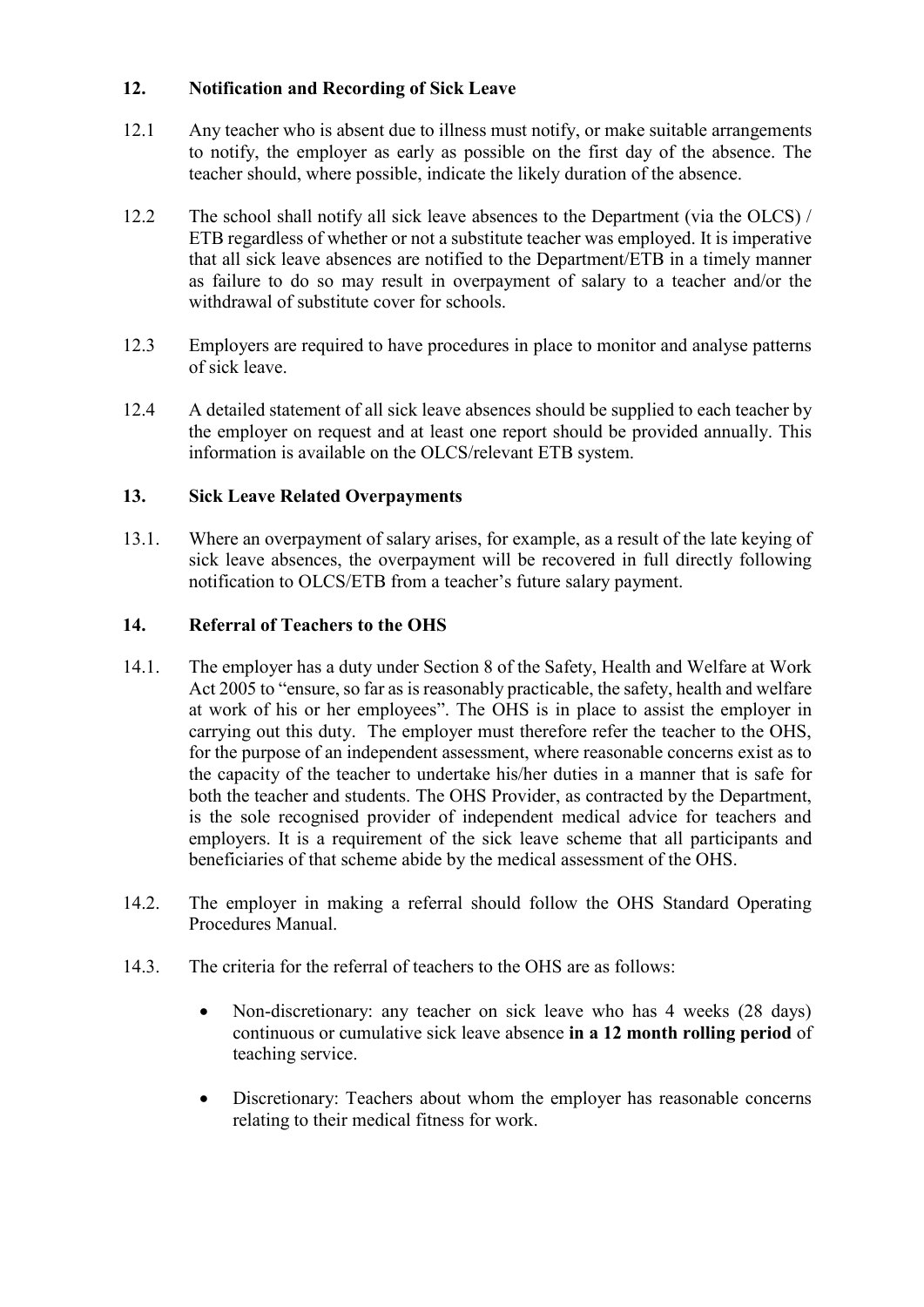14.4. The teacher is required to cooperate and engage with the OHS. While many assessments will not require attendance, it is a matter for the OHS to decide in what circumstances a teacher may be required to attend for medical assessment and/or arrange for the transmission to the OHS (by the teacher's attending doctor) of a comprehensive doctor-to-doctor report.

# <span id="page-10-0"></span>**15. Resumption of Duty**

- 15.1. It is expected that a teacher would be medically fit to resume full duties after a period of sick leave so that a resumption of duty would not induce a relapse into illness.
- 15.2. A teacher intending to resume duty prior to the date specified on her/his medical certificate, must provide a medical certificate of fitness from his/her attending doctor before the date of resumption. In the absence of such a certificate, the full period as recorded on the medical certificate(s) will be counted as sick leave. Certificates of fitness furnished at a later date will not be accepted as evidence of fitness for duty.
- 15.3. Prior to resumption of duties, a teacher who is absent on paid sick leave for 4 or more continuous weeks, or absent for any period of TRR/unpaid sick leave or a shorter period where the employer has reasonable grounds for concern must submit medical certification of fitness for duties. Confirmation of fitness to return to duties must also be obtained by the employer from the OHS.
- 15.4. Where a teacher is absent on sick leave and has not returned to duty for a reasonable period before and after a period of school closure, the teacher will be deemed to be on sick leave for the whole duration unless
	- the teacher provides a medical certificate of fitness to resume full duties prior to or during a period of school closure and
	- the advice of the OHS as to the teacher's fitness for full duties has been obtained and to whether the school closure period or any part thereof might be discounted and
	- the OHS has deemed the period of return to duty to be reasonable taking into account the medical circumstances in individual cases.

## <span id="page-10-1"></span>**16. Maternity Related Illness Provisions**

- 16.1. The Public Service Management (Sick Leave) Regulations 2014, SI 124 of 2014, as amended by Public Service Management (Sick Leave) Amendment Regulations 2015 SI 384 set out the provisions which relate to the interaction of pregnancy related illness with sick leave limits.
- 16.2. Where a teacher is medically unfit for work due to a pregnancy related illness she will not receive less than half pay for the duration of her pregnancy-related illness, prior to going on maternity leave. This is regardless of whether she has reached the maximum limit for half pay due to prior sick leave.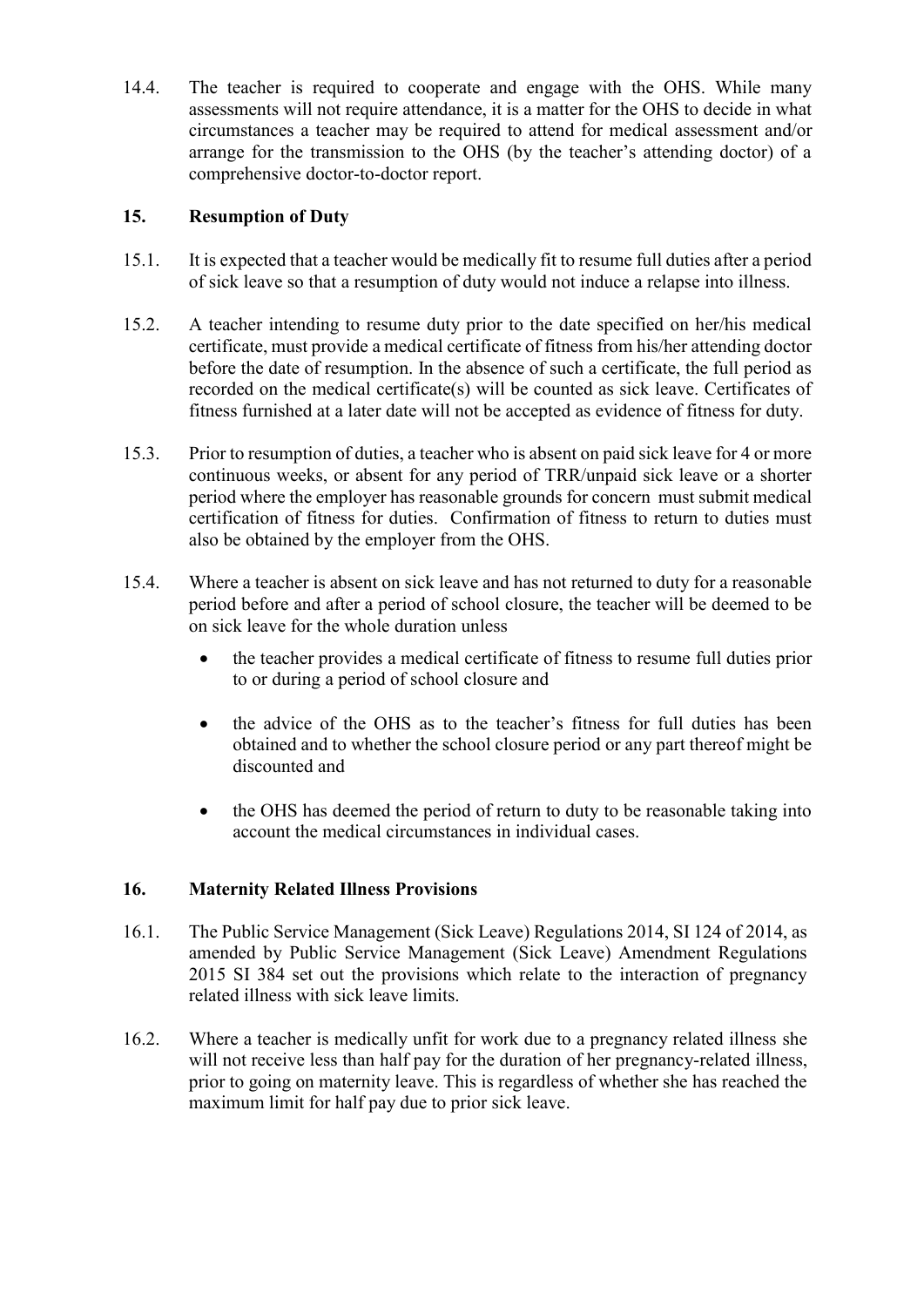- 16.3. The regulations provide for as follows:
	- A transitional arrangement which discounts all PRSL taken prior to the commencement of the PSSLS  $(1<sup>st</sup>$  September 2014) for the purpose of determining access to paid sick leave under the current scheme.
	- An ongoing arrangement whereby pregnancy related sick leave taken in the previous 4 years will be credited back at half pay, subject to the overall nonpregnancy related sick leave limits.
- 16.4. The scenarios set out at Appendix C illustrates how the arrangements will operate.

## <span id="page-11-0"></span>**17. Salary Adjustment**

- 17.1. In cases where, prior to resumption of duty, entitlement to incremental salary has been exhausted, salary will be restored only from the date that the OHS deems the teacher fit to resume full duties. This is also conditional on the teacher actually resuming duty on the first possible day following the OHS certification.
- 17.2. Any action which necessitates an adjustment to a teacher's salary should be notified to the Department/Education and Training Board immediately.

## <span id="page-11-1"></span>**18. Statutory Annual Leave/Public Holiday Entitlement**

- 18.1. In general full time employees are entitled to 20 days annual leave. Employees who work less than full hours are entitled to annual leave on a pro rata basis.
- 18.2. Any entitlements in respect of public holidays occurring while on sick leave will be addressed by additional annual leave.
- 18.3. These annual leave entitlements are to be taken on existing school closure days that occur in the leave year in question i.e. after the sick leave period. Annual leave entitlements are to be taken at a time outside of the period of sick leave.
- 18.4. When absent on sick leave and there are not enough school closure days in the leave year to absorb all annual leave entitlements, it is permitted to take the necessary days immediately after the sick leave in the same leave year. Alternatively, teachers will be permitted to carry the balance forward to the following leave year but must then take these days during school closures.
- 18.5. Teachers who resign/retire or whose employment ceases may be entitled to additional payment in lieu of their accrued leave.
- 18.6. Since 1st August 2015, arising from an Amendment to the Organisation of Working Time Act 1997, the following applies:
	- Statutory annual leave entitlement continues to accrue during a period of certified sick leave. The entitlement will be to carry over such accrued annual leave for up to 15 months after the leave year in question.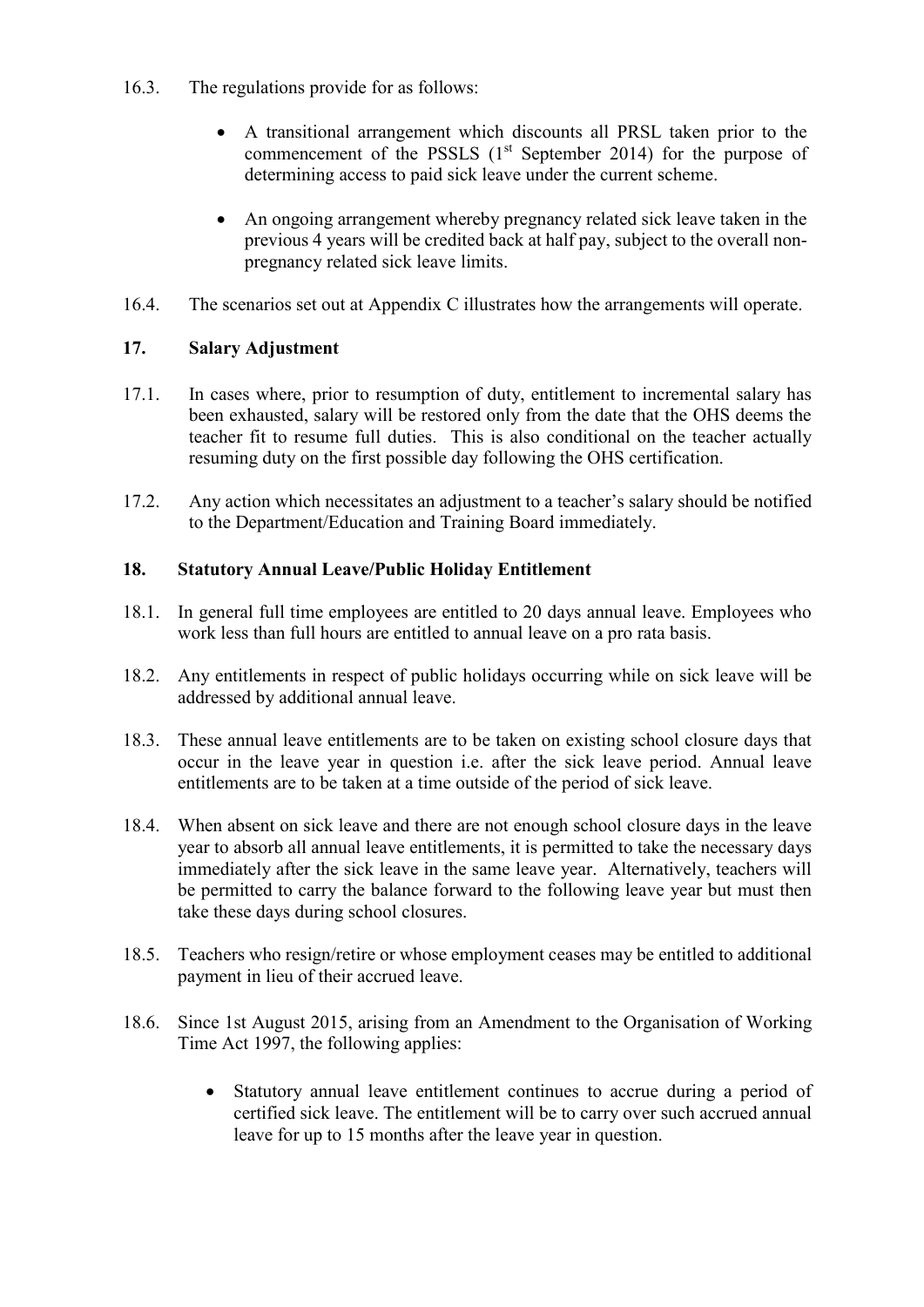- This entitlement must be availed of within 15 months of the end of the leave year to which it relates.
- Teachers who are unable to take their annual leave at the appropriate time due to certified illness and who terminate their employment/reach the end of contract/retire within 15 months of the end of the year in which annual leave is so accrued, may be entitled to payment in lieu of this leave, provided they do not move directly to another Oireachtas funded position in this State.

Full details of this amendment may be found in [section 86\(1\) of the Workplace](http://www.irishstatutebook.ie/2015/en/act/pub/0016/sec0086.html#sec86)  [Relations Act 2015.](http://www.irishstatutebook.ie/2015/en/act/pub/0016/sec0086.html#sec86) Please note that annual leave carryover will be restricted to statutory entitlement and relevant periods of school closure will be reckonable for the purpose of catering for any such accrual of annual leave.

## <span id="page-12-0"></span>**19. Status during Leave**

19.1. Absences on paid sick leave (full or half pay) are fully reckonable for all purposes including seniority, determination of panel rights etc. Absences on temporary rehabilitation remuneration (TRR) are not reckonable for superannuation and increment purposes.

#### <span id="page-12-1"></span>**20. PRSI Arrangements**

20.1. In the case of Class A PRSI contributors, the MC1 Social Welfare Certificate must be submitted by the school to the relevant payroll section of this Department/Education and Training Board after a period of 6 consecutive days of sick leave for referral by the relevant payroll section to the Department of Social Protection. This is required for compliance with PRSI regulations.

## <span id="page-12-2"></span>**21. Medical Fitness and role of Teaching Council**

21.1. Medical fitness for admission to, and removal or suspension from the Register of Teachers is a matter for the Teaching Council.

## <span id="page-12-3"></span>**22. Retirement on ill health grounds**

22.1. A teacher deemed medically unfit to continue teaching in the longer term may be entitled to certain pension benefits under the Pension Scheme for teachers.

## <span id="page-12-4"></span>**23. Teachers on leave of absence in excess of two full school years**

23.1. A teacher who has been on long term leave of absence of any kind in excess of two full school years will be required, prior to return**,** to undergo a medical assessment and be deemed medically fit by the OHS.

## <span id="page-12-5"></span>**24. Correspondence Address**

24.1. The employer will address all necessary correspondence to the teacher at the email/home address last notified. No fault shall lie with the employer in the event that the teacher does not receive such correspondence. Any information which the teacher provides will not be made available to any third parties and will be used only in line with the purpose for which it was provided.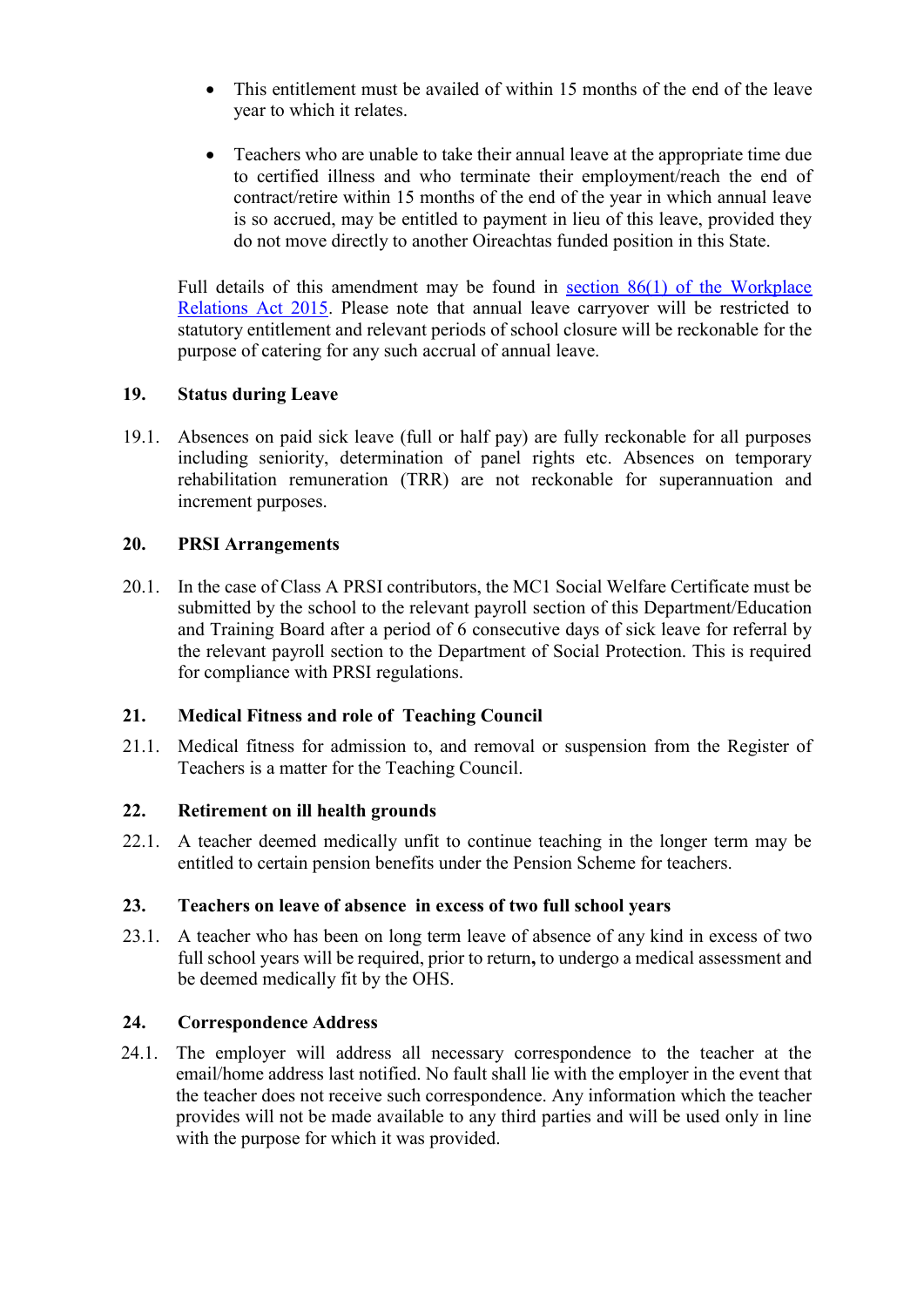### <span id="page-13-0"></span>**25. Compliance**

- 25.1. All teachers/employers must adhere to the regulations and procedures set out in this circular. Failure to abide with the regulations and procedures will be dealt with under the agreed disciplinary procedures and may lead to the cessation of salary in the case of teachers and/or withdrawal of substitute cover for schools.
- 25.2. The Department intends to carry out regular examinations of sick leave records. All documentation relating to sick leave (e.g. medical certification, occupational health referrals, other supporting documentation) must be retained by the employer with the relevant personnel records.

#### <span id="page-13-1"></span>**26. Further Information**

26.1. In accordance with the introductory paragraph the regulations in this circular are to be implemented by the employer. All queries should initially be brought to the attention of the employer who may wish to consult with their representative organisation, who may further wish to consult with the Department at the following email address: [teachersna@education.gov.ie](mailto:teachersna@education.gov.ie)

#### <span id="page-13-2"></span>**Appendix A**

#### **Scenario 1 - Ordinary Illness**

Sean's sick leave record is as follows:

|--|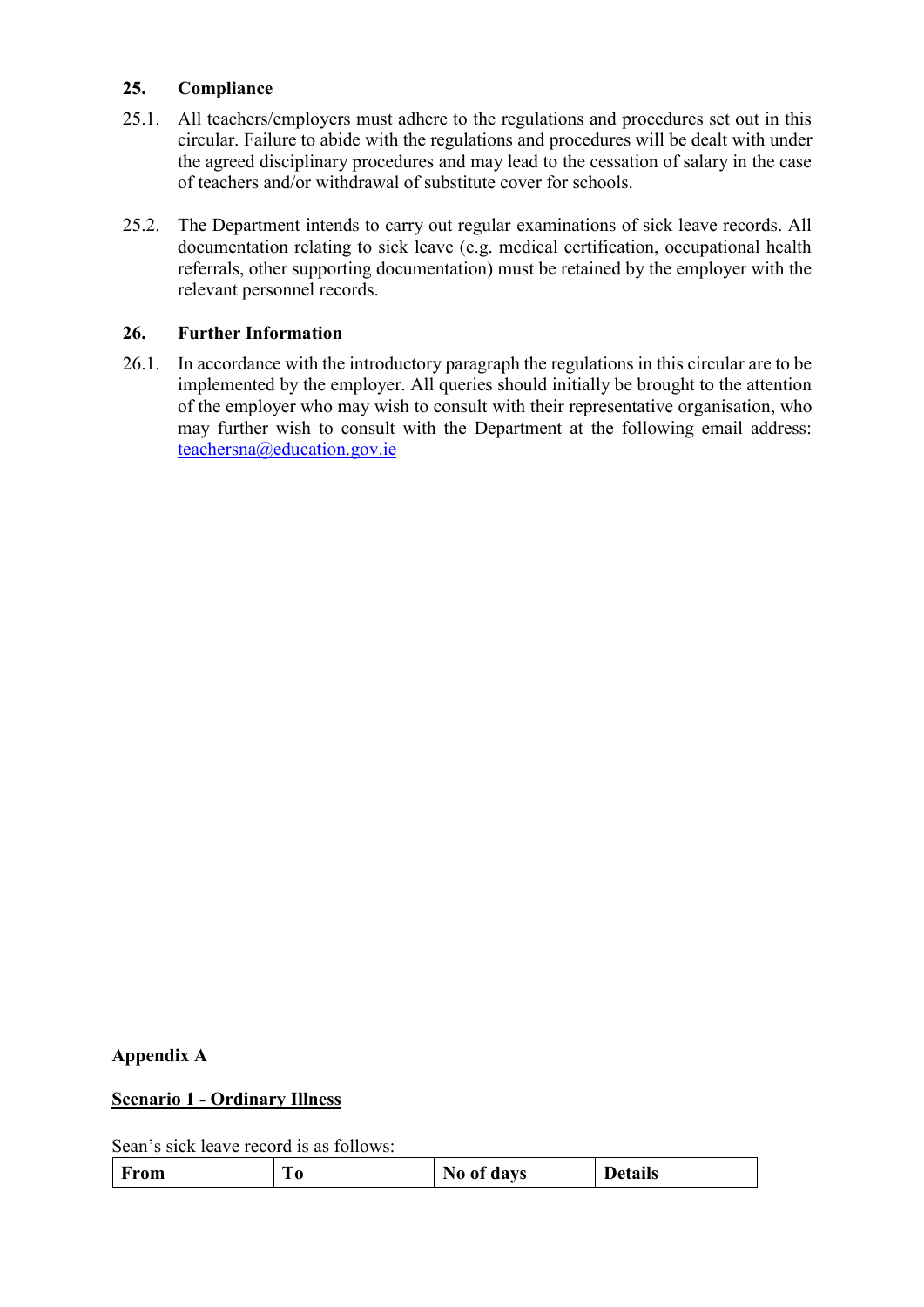| $12$ May 13       | 23 May 13    | 12 days | Certified Illness |
|-------------------|--------------|---------|-------------------|
| $\vert$ 01 Sep 14 | 16 Nov 14    | 77 days | Certified Illness |
|                   | <b>TOTAL</b> | 89 days |                   |

Sean goes on certified sick leave from the 01 Oct 2016 to 08 Oct 2016 (8 days).

- Looking back over 4 years 183 days sick leave was not reached
- Looking back over 1 year 92 days sick leave was not reached

Sean will be paid full pay for the 8 days. Using the dual look back, in the one year review of the sick leave record back to 02 October 2015 there has been no sick leave. Therefore he is entitled to 8 days on full pay.

#### **Scenario 2 - Ordinary Illness**

| <b>From</b>   | T <sub>0</sub> | No of days | <b>Details</b>    |
|---------------|----------------|------------|-------------------|
| $10$ Jan $13$ | 21 Feb 13      | 43 days    | Certified Illness |
| 01 Dec 13     | 15 Dec 13      | 15 days    | Certified Illness |
| 01 Mar 14     | 02 Jul 14      | $124$ days | Certified Illness |
|               | <b>TOTAL</b>   | 182 days   |                   |

Ann's sick leave record is as follows:

Ann goes on certified sick leave from the 01 Oct 2016 to 31 Oct 2016 (31 days).

- Looking back over 4 years 183 days sick leave was not reached
- Looking back over 1 year  $-92$  days sick leave was not reached

Ann will be paid full pay for 1 day. Using the dual look back, Ann has already had 182 days in the rolling 4 year period therefore she has 1 day of paid sick leave remaining. As she has not had any sick leave in the 12 months to 1 October 2016, she has access to full pay for that day. If Ann fulfils the criteria for TRR, the remaining 30 days would be paid at that rate.

## **Scenario 3 - Ordinary Illness**

| <b>From</b> | T <sub>0</sub> | No of days | <b>Details</b>    |
|-------------|----------------|------------|-------------------|
| 10 Nov 12   | 22 Dec 12      | 43 days    | Certified Illness |
| 01 Dec 13   | 15 Dec 13      | 15 days    | Certified Illness |
| 01 Mar 14   | 04 Jul 14      | $126$ days | Certified Illness |
|             | <b>TOTAL</b>   | 184 days   |                   |

Joe's sick leave is as follows:

Joe goes on certified sick leave from the 01 Oct 2016 to 31 Oct 2016 (31 days).

• Looking back over 4 years – 183 days sick leave was reached

As the limit of 183 days is exceeded in the rolling 4 year period, Joe may be paid TRR if he fulfils the criteria.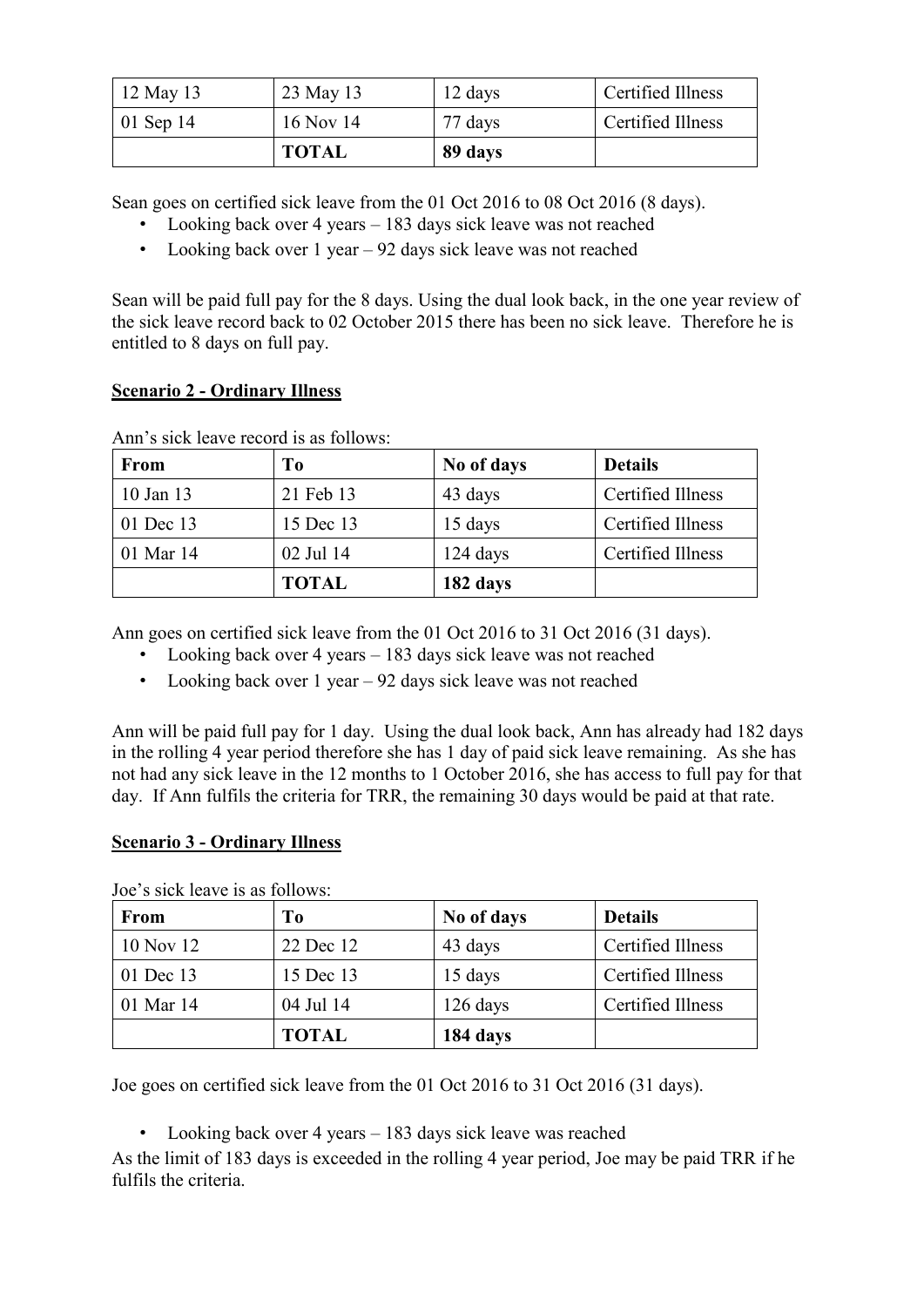# **Scenario 4 - Critical Illness**

| <b>From</b> | T <sub>o</sub> | No of days | <b>Details</b>    |
|-------------|----------------|------------|-------------------|
| 12 Nov 13   | 23 Nov 13      | 12 days    | Certified Illness |
| 01 Dec 14   | 15 Dec 14      | 15 days    | Certified Illness |
|             | <b>TOTAL</b>   | 27 days    |                   |

Marie's sick leave is as follows:

Marie goes on certified sick leave from the 01 October 2016 to 30 March 2017 (181 days). Marie submits an application for critical illness which is approved.

- Looking back over 4 years 365 days sick leave was not reached
- Looking back over 1 year 183 days sick leave was not reached

Marie will be paid full pay for the 181 days as the dual look back limits in the case of critical illness are 365 days to determine whether the teacher has access to paid sick leave and 183 days to determine the rate of pay.

## **Scenario 5 - Critical Illness**

| From      | Tо           | No of days | <b>Details</b>    |
|-----------|--------------|------------|-------------------|
|           |              |            |                   |
| 12 May 13 | 23 Jun 13    | 43 days    | Certified Illness |
| 01 Dec 13 | 15 Dec 13    | 15 days    | Certified Illness |
| 01 Mar 14 | 20 Jun 14    | $112$ days | Certified Illness |
|           | <b>TOTAL</b> | 170 days   |                   |

John's sick leave is as follows:

John goes on certified sick leave from the 01 Oct 2016 to 30 April 2017 (212 days). John submits an application for critical illness which is approved.

- Looking back over 4 years 365 days sick leave was not reached
- Looking back over 1 year 183 days sick leave was not reached

John has already had 170 days prior to commencement of this leave in the rolling 4 year period but has had no sick leave in the rolling 1 year back to October 2015, therefore he will be paid 183 days on full pay. This brings the total sick leave to 353 days in 4 years. He will then have the remaining 12 days at half pay and, if eligible the final 17 days at TRR.

# <span id="page-15-0"></span>**Appendix B**

## **Medical certification is required where the following limits are exceeded**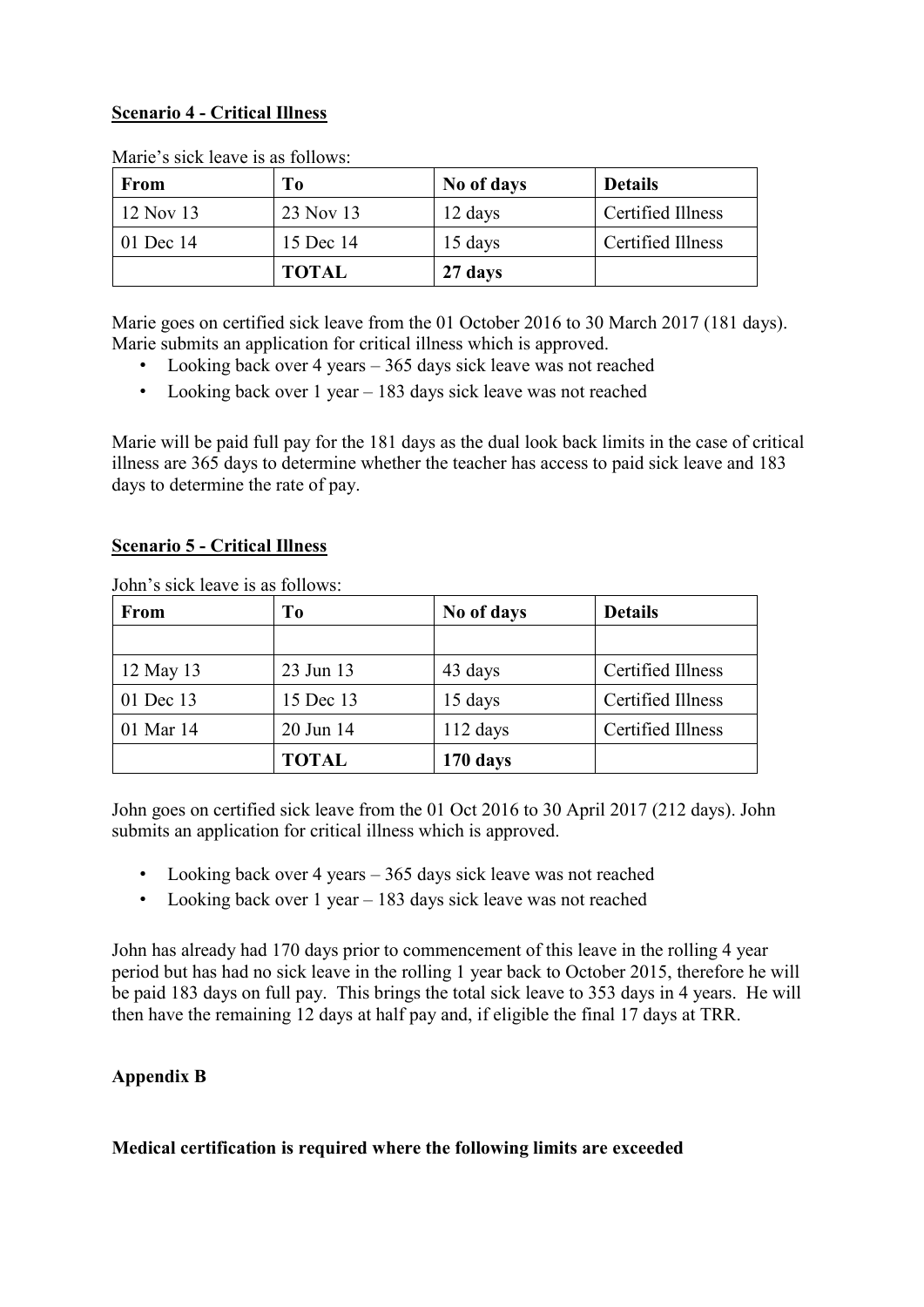# **Primary and Education & Training Board Schools**

Eligible teachers may take a maximum of 3 consecutive school days sick leave without providing a medical certificate

# **Secondary, Community and Comprehensive Schools**

Eligible teachers may take a maximum of 4 consecutive school days sick leave without providing a medical certificate